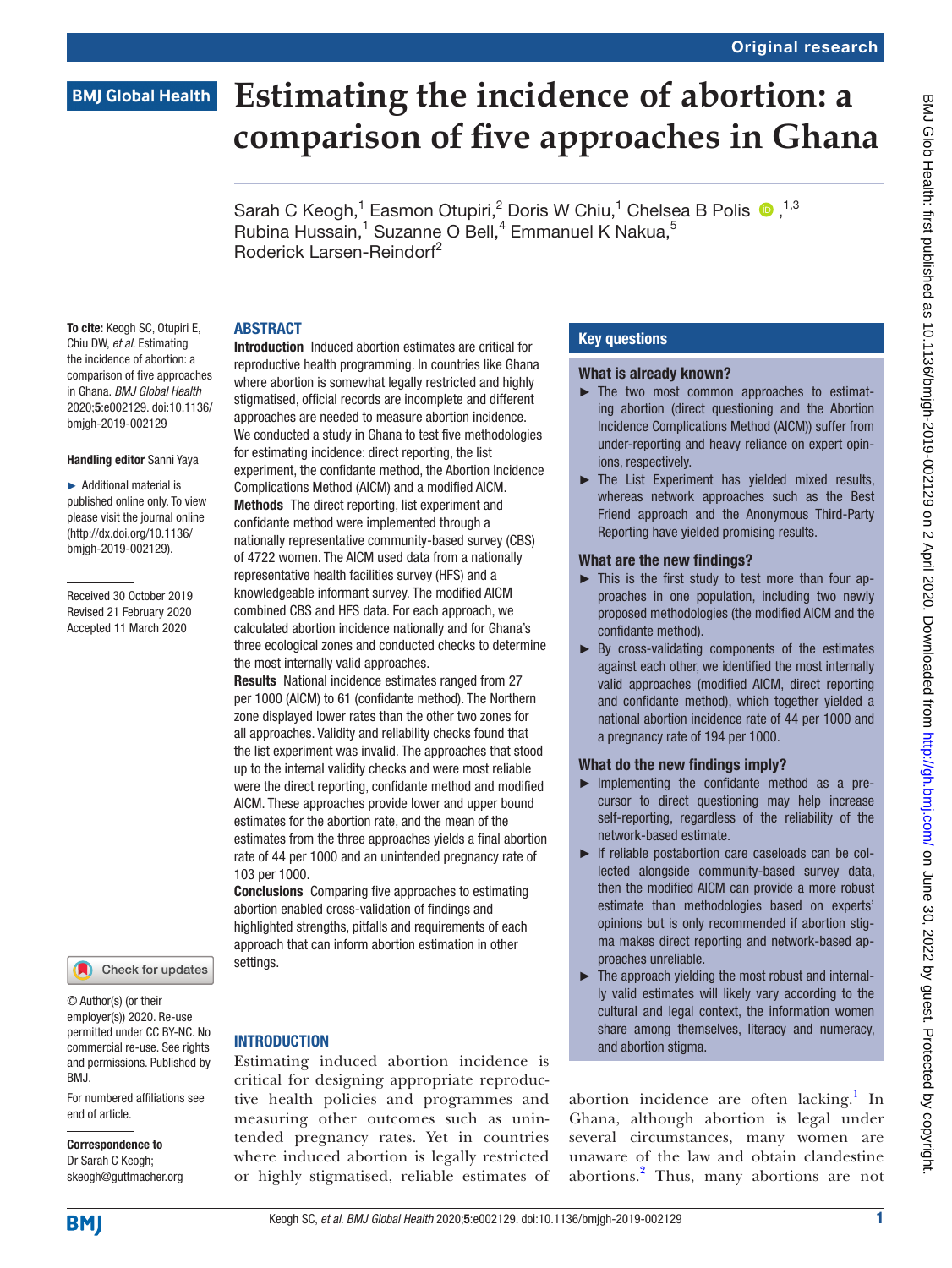captured in official records, necessitating other measurement approaches. We conducted a study in Ghana testing the five methodologies we thought to be most promising for estimating abortion incidence in countries where abortion is either legally restricted or highly stigmatised.<sup>[3](#page-8-2)</sup>

One common approach, used previously in Ghana, $4\frac{4}{7}$ directly asks women if they have had an abortion. Given the reluctance to disclose abortion, direct reporting underestimates incidence.<sup>8</sup> However, it provides a useful minimum estimate, and we therefore included it in this study (approach #1). Variations of direct reporting that preserve anonymity $9^{10}$  have not been shown to consistently outperform face-to-face questionnaires $911$  and are unsuitable for low-literacy populations.

The Abortion Incidence Complications Method  $(AICM)^{12}$  $(AICM)^{12}$  $(AICM)^{12}$  (approach #2) is an indirect approach that aims to circumvent the under-reporting inherent in direct reporting; it is the prevailing approach in abortion incidence estimation. In the standard AICM, researchers estimate the number of abortions as the number of women receiving postabortion care (PAC) in a nationally representative survey of health facilities, multiplied by an adjustment factor, or multiplier, that accounts for all the abortions that do not lead to facility-based treatment (obtained from a survey of knowledgeable informants).<sup>[13](#page-8-7)</sup> Due to the complexity of the AICM when applied to Ghana, we describe the methodology and results in a separate paper.<sup>2</sup> The AICM has limitations,<sup>312</sup> including reliance on expert opinion to estimate the proportion of abortions receiving treatment. To address this, we propose a modified version of the AICM (approach #3), in which we calculate the multiplier using information collected from women directly.<sup>[3](#page-8-2)</sup>

The List Experiment, which investigators have used to estimate abortion in Liberia<sup>14</sup> and Rajasthan,<sup>15</sup> involves presenting a list of non-sensitive events and asking respondents *how many* (but not which ones) they have experienced. In half of the sample (the treatment group), abortion is added to the list. Abortion incidence is the difference between the mean number of events in each list. To increase power and minimise list effects, the Double List Experiment (approach  $#4$ )<sup>14 16</sup> includes two lists (A and B); each respondent receives the treatment version of one list and the control version of the other.<sup>[3](#page-8-2)</sup> A recent commentary reviewed considerations relevant to the List Experiment for abortion estimation $17$  and while the approach has yielded mixed results, $^{14}$  15 we determined its strengths $3^{18}$  justified inclusion in this study.

Finally, social network-based approaches ask respondents about abortions among their female friends and relatives based on the assumption that women are less likely to under-report others' abortions.<sup>[19–22](#page-8-11)</sup> We propose the confidante method (approach #5) in which respondents are asked questions about up to three of their closest female confidantes, blending the Best Friend approach<sup>20</sup> and the Anonymous Third Party Reporting<sup>19</sup> to capitalise on the strengths of each.<sup>[3](#page-8-2)</sup>

Other approaches to estimating abortion incidence have been proposed, but have yielded inconsistent results[.11](#page-8-13) We selected the five approaches compared in this paper because we deemed them to be the most promising for low-resource settings with unreliable offi-cial statistics.<sup>[3](#page-8-2)</sup> Including the two prevailing approaches to measuring abortion (direct reporting, AICM) enables assessment of how more novel approaches compare. More details on the strengths and weaknesses of each approach and considerations around validity and precision are available elsewhere. $3$  A small number of studies have compared multiple methods for estimating abortion incidence<sup>9 15 18 23  $\frac{24}{7}$ ; this is the first to test over four</sup> approaches, including both female survey-based and indirect facility-based methodologies, and to propose two new approaches.

## **METHODS**

#### Data collection

The List Experiment, confidante method and direct reporting use data from a nationally representative community-based survey (CBS) of women. The AICM uses data from two surveys: a nationally representative health facilities survey (HFS) collecting annual caseloads of PAC and induced abortions; and a knowledgeable informant survey (KIS) estimating the proportion of abortions treated for complications in facilities. The modified AICM uses data from the HFS and CBS.

We describe the HFS and KIS elsewhere.<sup>[2](#page-8-1)</sup> We drew the CBS sample using a two-stage stratified cluster design with probability proportional to size sampling. First, 100 enumeration areas (EAs) were selected, stratified by urban/rural residence and region. Following household mapping, we randomly selected 42 households from each EA and conducted household surveys to gather socioeconomic information and identify eligible female respondents (aged 15–49 years) whom we invited to participate in the CBS. On obtaining informed consent, a trained interviewer administered a structured questionnaire faceto-face using an Android smartphone enabled with the Open Data Kit electronic data collection software, in a private place. Interviewers lived locally and were familiar with the language and culture. We conducted interviews in English or the respondent's local language. As there are 49 official languages in Ghana (many unwritten), survey questions were translated orally by the interviewer using translations agreed on during interviewer training.

Kwame Nkrumah University of Science and Technology (KNUST) conducted the fieldwork between May and July 2018, with technical support from the Guttmacher Institute and the Performance Monitoring and Accountability team at the Johns Hopkins Bloomberg School of Public Health. Ethical approval was obtained from the Institutional Review Boards of the Guttmacher Institute (IRB00002197) and the Johns Hopkins Bloomberg School of Public Health (00008463), and from the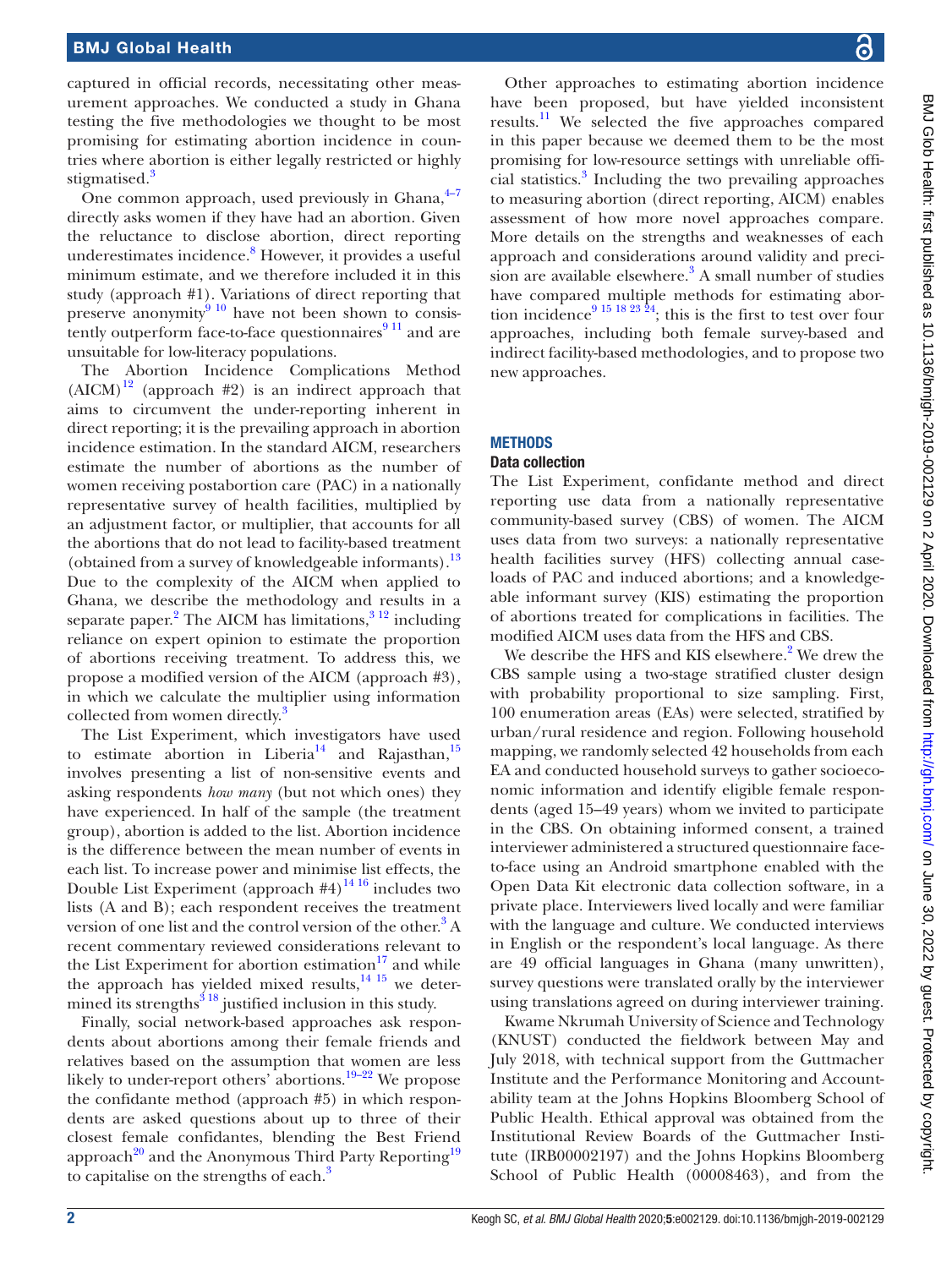KNUST Committee on Human Research, Publication and Ethics (CHRPE/AP/210/18).

To improve the validity of responses, we placed abortion-related modules in a particular order, starting with the List Experiment (so respondents did not know which list events we were interested in), followed by the confidante method (because talking about friends' abortions may encourage later self-disclosure of abortion), and ending with direct reports. Below, we describe how each of the five estimation approaches was implemented.

## List Experiment

For the Double List Experiment, we created two lists (A and B) of four non-sensitive events related to health or reproduction (eg, taking an ambulance, having a period) and asked respondents how many of these events they had experienced in the last 12 months. We randomly allocated respondents to two equal-sized groups (1 and 2). We added abortion as a fifth item to list A for group 1 and list B for group 2. Group 1 received list A with the abortion item, followed by list B without abortion, whereas group 2 received list B with abortion followed by list A without abortion. To validate this approach, we also included a practice list that asked about a non-sensitive event (having eaten koose, a local food, in the past week), and compared the estimate derived from the practice list with the estimate from a direct question at the end of the questionnaire.

## Confidante method

We asked each respondent to think about up to three confidantes aged 15–49 years who share private and confidential information with her and with whom she also shares such information. We collected information on each confidante's sociodemographic characteristics, contraceptive use, abortion experience (and timing) within the past 5years, existence of complications and receipt of treatment. One of the key assumptions for the confidante method is that respondents are selecting confidantes independently of the confidante's likelihood of having had an abortion. To minimise the risk of respondents' thinking about abortion when selecting their confidantes, we placed the confidante module before direct questions about abortion and ensured that the confidante-generating question did not mention abortion. Nonetheless, the module had to be placed after the List Experiment, and our Institutional Review Board required inclusion of the term 'abortion' in the consent form, so respondents may have been primed to think about confidantes who had an abortion. To help determine whether this was the case, we conducted a phone follow-up of 406 randomly selected respondents to enquire about whether they were thinking about abortion when selecting confidantes.

## Direct reporting

Respondents were asked whether they had abortions in the past 5years and the timing of each abortion.

Additionally, some women may take action to bring back a late period without necessarily knowing whether they are pregnant or considering it an abortion. To test whether self-reporting could be improved by including these events, before the direct question about abortion, we asked respondents if they had done anything to bring back a late period and classified these events as abortions if the respondent believed that she was pregnant at the time and if her period was at least 7 days late. We call these events menstrual regulations (MR) for short.

## AICM and modified AICM

Data collection for the standard AICM is described in Polis *et al.*<sup>[2](#page-8-1)</sup> For the modified AICM, we estimated PAC caseloads from the HFS (as in the standard AICM) but estimated the multiplier from women's self-reported abortions (instead of the KIS). We asked women who reported an abortion in the past 3years whether they had experienced complications and if so, whether and where they had sought treatment. This enabled us to calculate the proportion of all abortions that resulted in complications treated in a health facility (the inverse of the multiplier).

## Patient and public involvement

We did not directly involve identified abortion patients in study planning, but we sought guidance for study planning and results dissemination from our Technical Advisory Committee, which included community representatives and technical experts.

## Data analysis

The project and analysis plans were pre-registered on the Open Science Framework [\(https://osf.io/285ew](https://osf.io/285ew)). We used Stata 15 for data cleaning and analysis. We used Stata's *svyset* command to account for the complex survey design of the CBS. Although the CBS sample was drawn to be nationally and zonally representative, the weighted sample characteristics differed significantly on zone and union status from the 2017 Ghana Maternal Health Survey (GMHS) population distributions (which we viewed as more accurate due to the substantially larger sample size) ([online supplementary appendix A\)](https://dx.doi.org/10.1136/bmjgh-2019-002129). To ensure the CBS was representative, we used the GMHS to produce poststratification weights. We similarly weighted the confidante data to ensure that it was representative and accounted for clustering by the respondent. Estimates of abortion incidence (number of abortions per 1000 women aged 15–49 per year) from each methodology are computed nationally and for each of Ghana's three ecological zones (Coastal, Middle and Northern). For each rate, we calculate 95% CIs. We then use these CIs to determine whether the rates from the different approaches differ significantly or not: if the CIs from two approaches do not overlap, the rates are significantly different.[25](#page-8-14)

For direct reporting and the confidante method, we first calculated annual abortion rates for each of the past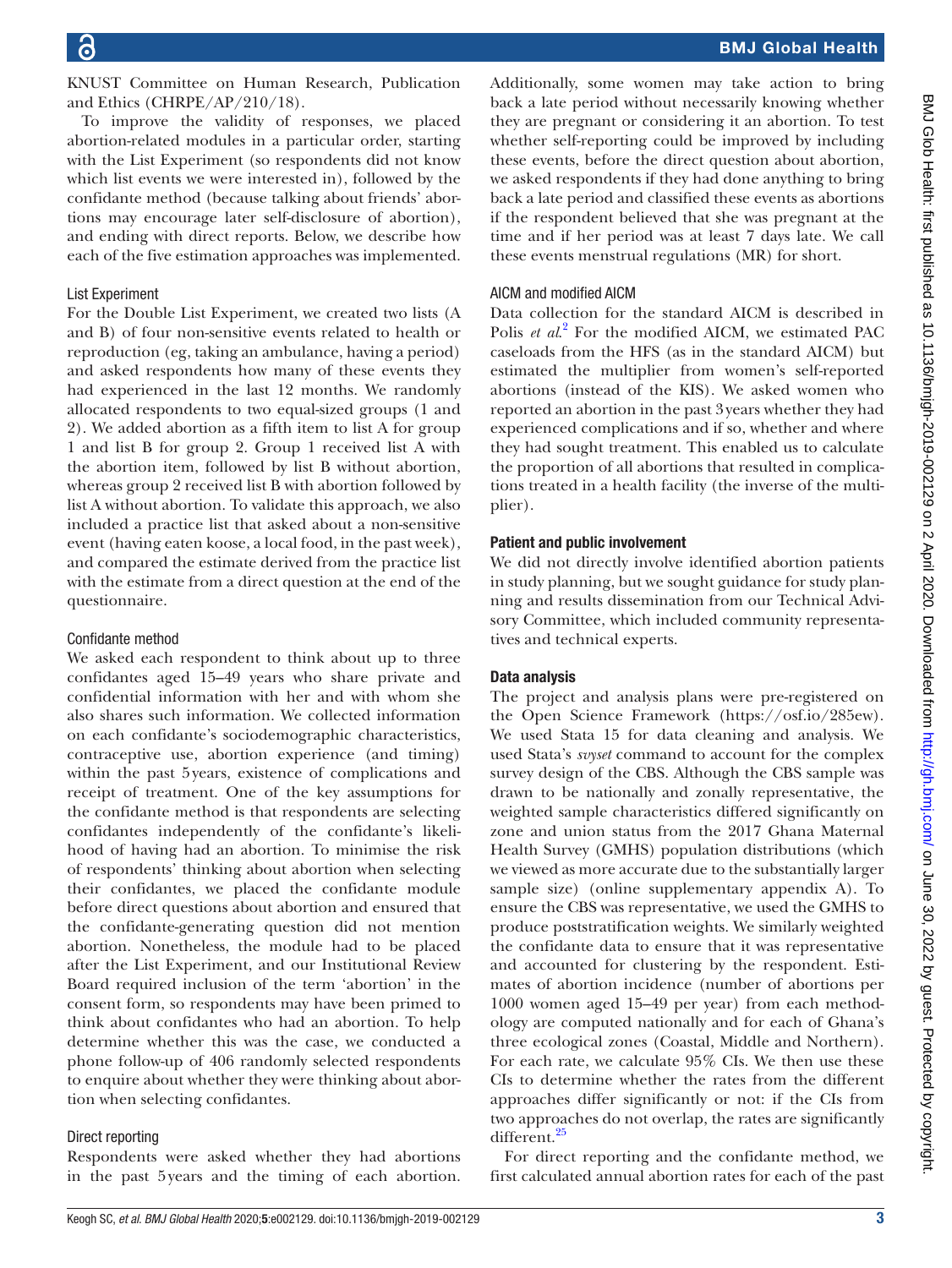BMJ Glob Health: first published as 10.1136/bmjgh-2019-002129 on 2 April 2020. Downloaded from <http://gh.bmj.com/> on June 30, 2022 by guest. Protected by copyright.

BMJ Glob Health: first published as 10.1136/bmigh-2019-002129 on 2 April 2020. Downloaded from http://gh.bmj.com/ on June 30, 2022 by guest. Protected by copyright



80





<span id="page-3-0"></span>Figure 1 MR or action to bring back a late period without necessarily knowing whether one is pregnant. 'All confidantes' estimates were calculated by pooling all confidantes, giving equal weight to each. MR, menstrual regulation.

5years to check for potential telescoping (ie, temporal displacement) or attrition (in knowledge of confidantes' abortions or reporting) over time ([figure](#page-3-0) 1). As we do not expect any secular changes in abortion rates over the past 5years, a higher rate in the past year followed by a sudden drop in the second year would indicate telescoping of abortion events to the past year, whereas gradual decreases in rates from year 2 to 5 would indicate attrition in reporting. Both these patterns can be observed in [figure](#page-3-0) 1. Given considerable telescoping to the past year and some attrition over time in both approaches, we present direct report and confidante estimates as annualised rates over the past 3years (mid-2015 to mid-2018). Estimates for the AICM and the modified AICM are for the year 2017 (the timeframe for which the HFS caseloads were collected), and estimates for the List Experiment are for the past year (mid-2017 to mid-2018). As we do not expect secular changes in abortion rates between these overlapping periods, these slight differences in time frames should not hinder the comparison of rates from the different approaches.

For the confidante estimates, we made two adjustments to counteract potential biases from 'missing' confidantes who may have different abortion behaviours, and nondisclosure of some confidantes' abortions to the respondent (transmission bias; see [table](#page-4-0) 1 for more details).

We compared the five estimates with respect to compliance with assumptions, consistency across subgroups, reliability and precision.<sup>[3](#page-8-2)</sup> We also estimated zonal and national numbers of unintended pregnancies; see the [online supplementary appendix B](https://dx.doi.org/10.1136/bmjgh-2019-002129) for methodological details.

#### **RESULTS**

The List Experiment yielded two very different national estimates for each list: 14 per 1000 (list A; [table](#page-4-1) 2) vs 57 (list B). The lack of consistency between the two rates,

and their wide 95% CIs suggest the estimates are unreliable. Moreover, the Northern zone had a negative rate of −2 per 1000, which is invalid. The practice list measuring the incidence of eating *koose* in the past week did not yield accurate results either as it gave an estimate of 29%, whereas the 'true' prevalence obtained from the direct question was 43%, and CIs for the two estimates did not overlap, making the estimates significantly different (data not shown). These findings suggest the list experiment (as implemented in both the practice list and the real list) was poorly understood and calls into question its validity in this setting. Therefore, we exclude it from subsequent comparisons.

The 3-year annualised rate from the confidante approach (adjusted for the 'missing' confidantes but not for transmission bias) was 38 per 1000 nationally (95%CI: 35 to 41), ranging from 18 (Northern zone) to 43 (Coastal zone; [table](#page-4-0) 1). Adjusting for transmission bias resulted in a national rate of 61 per 1000, ranging from 34 (Northern zone) to 71 (Coastal zone).

The 3-year annualised abortion incidence rate from direct reporting on abortion (including menstrual regulation (MR)) was 30 per 1000 nationally (95%CI: 24 to 37), with zonal estimates ranging from 10 (Northern zone) to 37 (Coastal zone; [table](#page-4-0) 1). Asking about MR increased abortion reporting as the estimate excluding MRs was 20 per 1000 women nationally (95%CI: 16 to 25). However, we do not know what proportion of MRs would have been reported as abortions had the MR question not been asked first, so the estimate excluding MR should not be considered complete. For both the direct reporting and the confidante estimates, patterns across zones were similar, with rates in the Northern zone being significantly lower than in the Middle and Coastal zones.

The AICM yielded an abortion incidence rate of 27 per 1000 nationally (95%CI: 22 to 32), with zonal estimates ranging from 19 (Northern zone) to 30 (Middle zone).<sup>2</sup>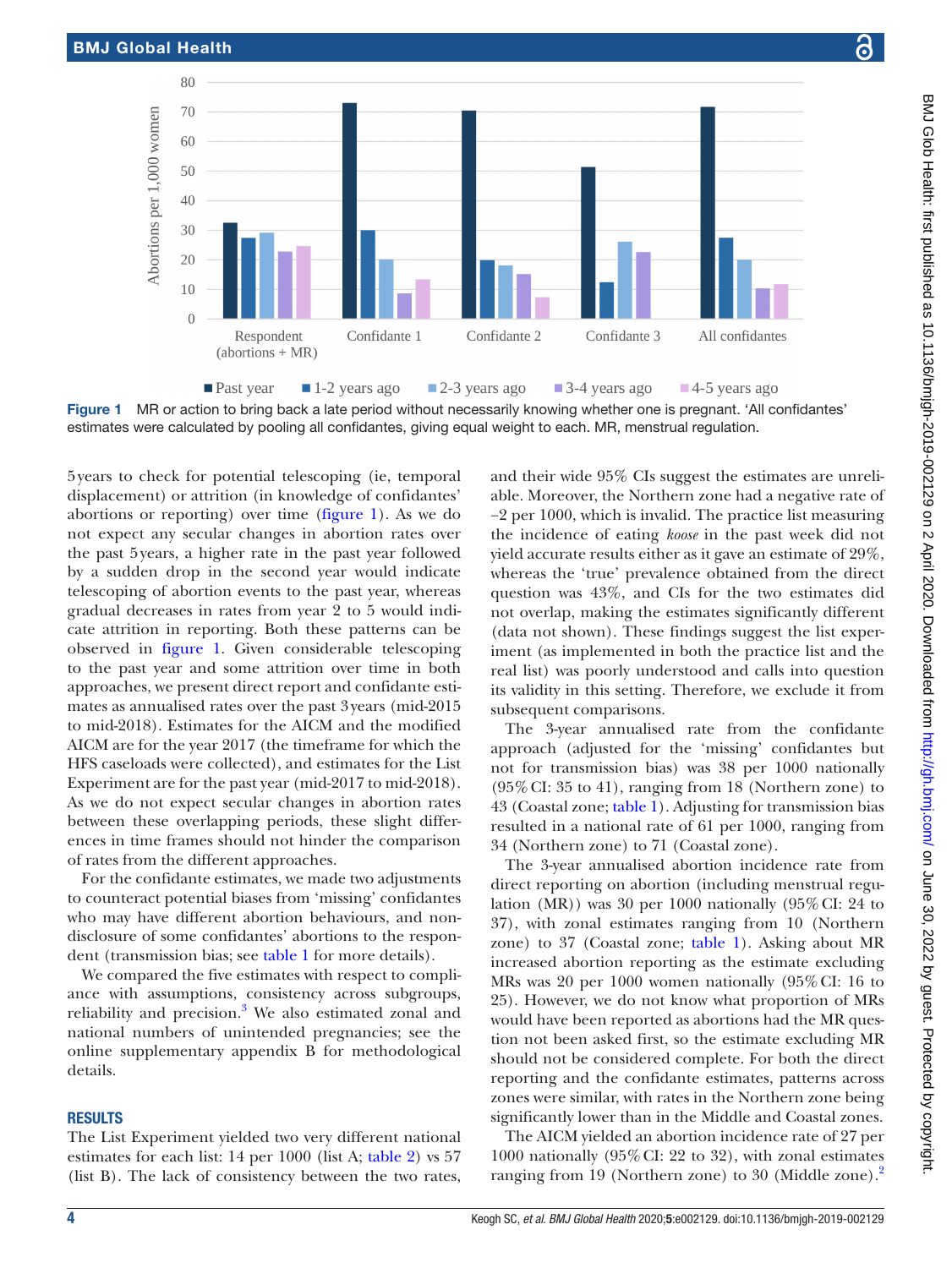years

<span id="page-4-0"></span>Table 1 Abortion incidence rates from direct reporting (respondents) and confidante method, annualised over the past 3

|                                        |                | <b>National</b> |          |           | Northern zone |           | Middle zone |           | <b>Coastal zone</b> |
|----------------------------------------|----------------|-----------------|----------|-----------|---------------|-----------|-------------|-----------|---------------------|
|                                        | N (unweighted) | Rate            | 95% CI   | Rate      | 95% CI        |           | Rate 95% CI |           | Rate 95% CI         |
| Respondent                             |                |                 |          |           |               |           |             |           |                     |
| All abortions (reported abortions+MR*) | 4713           | 30              | 24 to 37 | 10        | 6 to 17       | 29        | 16 to 53    | -37       | 21 to 66            |
| Only reported abortions (no MR*)       |                | 20              | 16 to 25 | -6        | 3 to 11       | 18        | 9 to 38     | 27        | 13 to 55            |
| Confidantes                            |                |                 |          |           |               |           |             |           |                     |
| Confidante #1                          | 3040           | 41              | 37 to 45 | <b>NA</b> | <b>NA</b>     | <b>NA</b> | <b>NA</b>   | <b>NA</b> | <b>NA</b>           |
| Confidante #2                          | 737            | 36              | 29 to 45 | <b>NA</b> | <b>NA</b>     | <b>NA</b> | <b>NA</b>   | <b>NA</b> | <b>NA</b>           |
| Confidante #3                          | 153            | 30              | 17 to 50 | <b>NA</b> | <b>NA</b>     | <b>NA</b> | <b>NA</b>   | <b>NA</b> | <b>NA</b>           |
| All confidantes                        | 3930           | 40              | 36 to 44 | -20       | 15 to 27      | 42        | 36 to 48    | 44        | 39 to 50            |
| Adjusted for missing confidantest      |                | 38              | 35 to 41 | 18        | 13 to 22      | 40        | 36 to 44    | 43        | 38 to 47            |
| Adjusted for transmission biast        |                | 61              | 56 to 65 | 34        | 26 to 43      | 63        | 57 to 69    | -71       | 63 to 79            |

Northern zone includes Upper West, Upper East and Northern regions; Middle zone includes Brong-Ahafo, Ashanti, Eastern and Volta regions; Coastal zone includes Western, Central and Greater Accra regions.

\*MR or action to bring back a late period without necessarily knowing whether one is pregnant.

†The 33% of respondents who reported no confidantes had different demographic characteristics and a lower abortion rate than those with at least one confidante. Assuming confidantes are similar to respondents on the aggregate, these 'missing' confidantes may have significantly different abortion behaviours than those in the data, which would affect the incidence rate. Thus, we predicted the likelihood of recent abortion for the missing confidante of each confidante-less respondent, using Poisson regression with the respondent's sociodemographic characteristics as covariates.<sup>29 30</sup> We then calculated the confidante abortion rates including the missing confidantes' data.

‡Adjusted for potential non-disclosure of some confidantes' abortions to the respondent. Based on an assumption of reciprocity, such that confidante X is as likely to disclose her abortion to the respondent as the respondent is to disclose an abortion to confidante X, we asked respondents who reported an abortion in the past 3 years whether they had disclosed it to each of their confidantes. We calculated the proportion of respondents who disclosed to each confidante (1, 2, 3), took the inverse of this proportion as the transmission bias factor, computed an average of all three factors (weighted on the number of confidantes) and applied it to the incidence rate adjusted for missing confidantes.

MR, menstrual regulation; NA, not applicable.

For the modified AICM [\(table](#page-5-0) 3), the national abortion rate was 41 per 1000 (95% CI: 36 to 47); zonal rates were similar for the Northern zone (27) and Coastal zone (28) and significantly higher for the Middle zone (60).

We summarise abortion incidence rates for the confidante method, direct reports, AICM and modified AICM nationally and for each zone [\(table](#page-6-0) 4). We compared them using several criteria discussed at greater length elsewhere.<sup>3</sup> Key decision points are summarised below.

We tested the accuracy of the direct report estimate by comparing the PAC treatment rate among respondents (number of treated abortion complications per 1000 women 15–49) with that based on HFS caseloads (assumed to be reliable, although they may be overestimated if some abortions were misclassified as PAC due to stigma). Respondent PAC treatment rates were lower

than HFS treatment rates nationally and in the Middle and Northern zones ([table](#page-6-1) 5). Although women may under-report untreated abortions, we assume they are less likely to under-report the proportion of abortions that get treated (the first component of calculating treatment rates). This suggests that the lower treatment rate in the CBS is due to respondents under-reporting their abortions (second component of calculating treatment rates) and not to an invalid multiplier (inverse of the proportion of abortions that get treated). In the Coastal zone, the respondent treatment rate is similar to the HFS rate, possibly because lower stigma in the capital city means less under-reporting of abortions in the CBS, as well as less misclassification of abortion as PAC in the HFS.

As explained in the methods section, for the confidante method to generate valid estimates, confidantes should

<span id="page-4-1"></span>

| Computation of abortion incidence using the List Experiment<br>Table 2 |                 |                    |                 |                |
|------------------------------------------------------------------------|-----------------|--------------------|-----------------|----------------|
|                                                                        | List A          |                    | List B          |                |
|                                                                        | <b>Estimate</b> | 95% CI             | <b>Estimate</b> | 95% CI         |
| Mean events in list with abortion                                      | 1.391           | 1.314 to 1.468     | 1.474           | 1.391 to 1.556 |
| Mean events in list without abortion                                   | 1.377           | 1.315 to 1.439     | 1.417           | 1.354 to 1.479 |
| Difference in means (row 1-row 2) and CI for difference in means       | 0.014           | $0.000$ to $0.060$ | 0.057           | 0.000 to 0.117 |
| Abortion incidence per 1000 women                                      | 14              | $0$ to $60$        | 57              | 0 to 117       |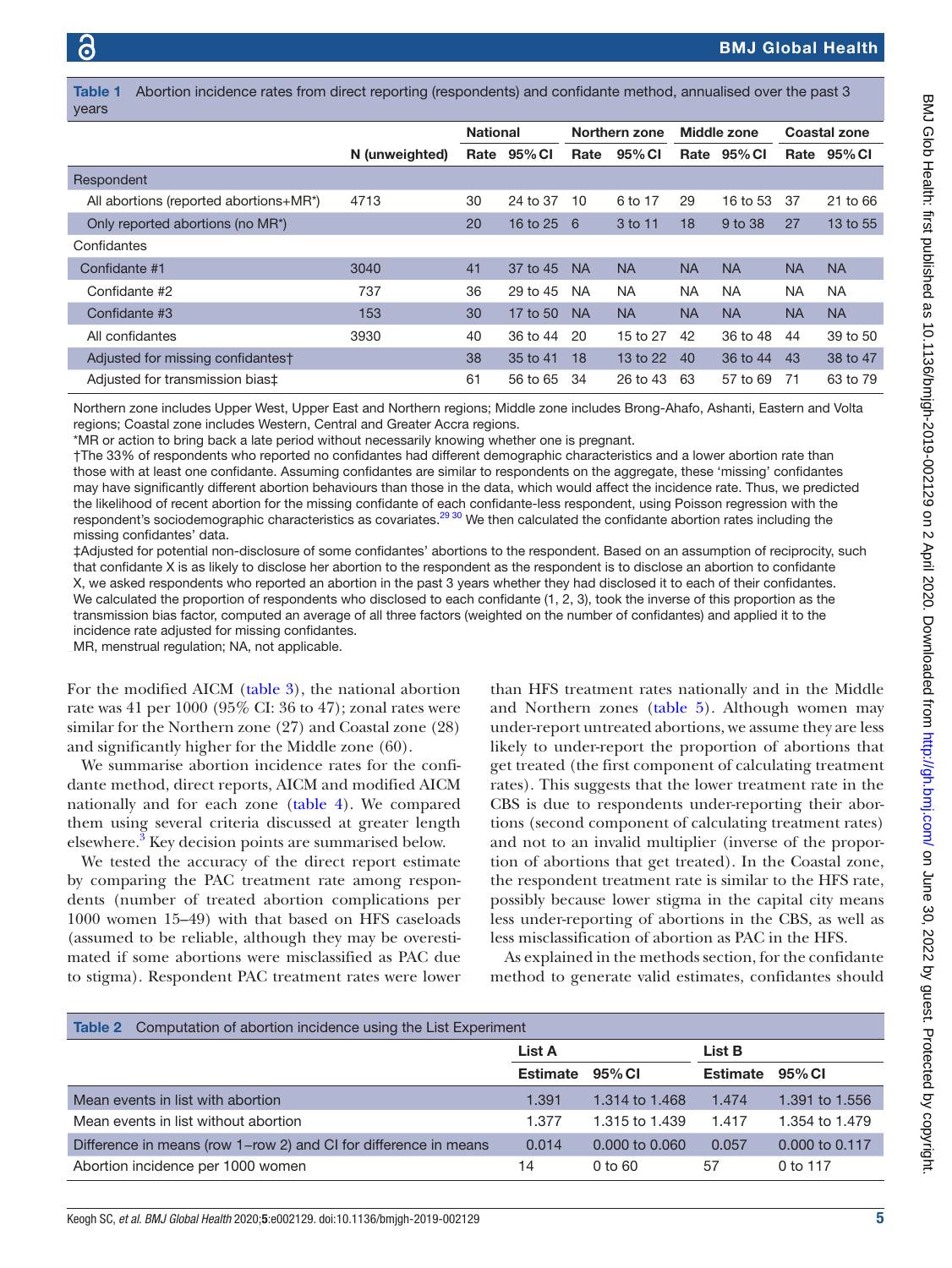|                                                                                                                                                                                                                                                                                               | National        |                    | Northern zone |                  | Middle zone     |                           | Coastal zone |                |
|-----------------------------------------------------------------------------------------------------------------------------------------------------------------------------------------------------------------------------------------------------------------------------------------------|-----------------|--------------------|---------------|------------------|-----------------|---------------------------|--------------|----------------|
|                                                                                                                                                                                                                                                                                               | <b>Estimate</b> | 95% CI             | Estimate      | 95% CI           | <b>Estimate</b> | 95% CI                    | Estimate     | 95% CI         |
| A: Estimated postabortion care 42030<br>cases (stemming from legal and<br>llegal abortions)                                                                                                                                                                                                   |                 | 36 502 to 47 557   | 2807          | 2222 to 3392     | 26763           | 21 452 to 32 074          | 12449        | 10481 to 14416 |
| B: Multiplier from CBS<br>respondents                                                                                                                                                                                                                                                         | ΣZ              | 5.2 to 10.6        | 9.5           | 4.9 to 19.5      | 8 /             | 5.0 to 12.4               | 6.8          | 4.0 to 12.5    |
| C: Number of abortions (A*B)                                                                                                                                                                                                                                                                  | 308339          | 267 786 to 348 892 | 26567         | 21 031 to 32 103 | 208326          | 166 987 to 249 666 85 113 |              | 71661 to 98565 |
| D: Number of women 15-49,<br>2017                                                                                                                                                                                                                                                             | 7 446 076       |                    | 970705        |                  | 3471173         |                           | 3004198      |                |
| E: Abortion rate (C/D*1000)                                                                                                                                                                                                                                                                   |                 | 36 to 47           | 27            | 22 to 33         | 80              | 48 to 72                  | 28           | 24 to 33       |
| Northern zone includes Upper West, Upper East and Northern regions; Middle zone includes Brong-Ahato, Ashanti, Eastern and Volta regions; Coastal zone includes Western, Central and<br>AICM, Abortion Incidence Complications Method; CBS, community-based survey.<br>Greater Accra regions. |                 |                    |               |                  |                 |                           |              |                |

AICM, Abortion Incidence Complications Method; CBS, community-based survey.

be selected independently of their likelihood of having had an abortion. In the phone follow-up of 406 randomly selected respondents enquiring about whether they were thinking about abortion when selecting confidantes, 10% said yes, and 39% of these specifically said they selected a confidante because she had had an abortion. We might expect most of this bias to operate in selection of the first confidante, translating to an overinflated abortion rate for the first confidante and a drop-off for confidantes 2 and 3 (although selection of confidantes 2 and 3 could also be subject to this bias). Rates did drop slightly from confidante #1 (41 per 1000) to confidante #2 (36) and confidante #3 (30), but these non-significant differences [\(table](#page-4-0) 1) could be caused by more limited knowledge of confidantes' abortions as respondents were asked to name confidantes in order of closeness. The transmis sion bias adjustment attempts to address this attrition but could lead to overinflation if the first confidante rate is overestimated.

To further test the accuracy of the confidante esti mate, we calculated the PAC treatment rate among confidantes (based on an unadjusted number of abortions and proportion treated in facilities for complications) and compared it with that from the HFS. However, this rests on the assumption that respondents know if and where confidantes' abortions were treated and should thus be interpreted cautiously. The confi dante PAC treatment rate was much higher (9.6 vs 5.7 per 1000 women; [table](#page-6-1) 5), suggesting (under the assumption that HFS caseloads are accurate) overes timation of either the confidante abortion rate or the proportion of abortions treated. Although respondents may be more likely to know about confidantes' treated abortions (resulting in an overestimate of the proportion that got treated), this would be accompanied by an underestimation of the overall abortion rate and would not affect the final PAC treatment rate. It is unlikely that respondents would accurately report confidantes' abortions and over-report the proportion treated, providing further tentative evidence that the confidante abortion rate may be overestimated.

<span id="page-5-0"></span>Comparing the AICM versus the modified AICM requires consideration of the two multipliers: the KIS multiplier for the AICM and the CBS multiplier for the modified AICM. Having ascertained the validity of the CBS multiplier previously, we considered it more reliable than the KIS multiplier, as it is based on respondents' direct reports of their behaviour, versus KIS experts' informed opinions. Both multipliers may be underestimated if respondents were more likely to report (CBS) or know about (KIS) complicated abortions that received treatment. Although multipliers cannot be directly compared as the KIS multiplier only applies to illegal abortions, $^{2}$  $^{2}$  $^{2}$  the fact that the CBS multiplier (7.3) is higher than the KIS multiplier (3.9) suggests less underreporting of untreated abortions in the CBS, and confers additional validity to the CBS multiplier. A similar pattern was found in a study in Burkina Faso.<sup>23</sup>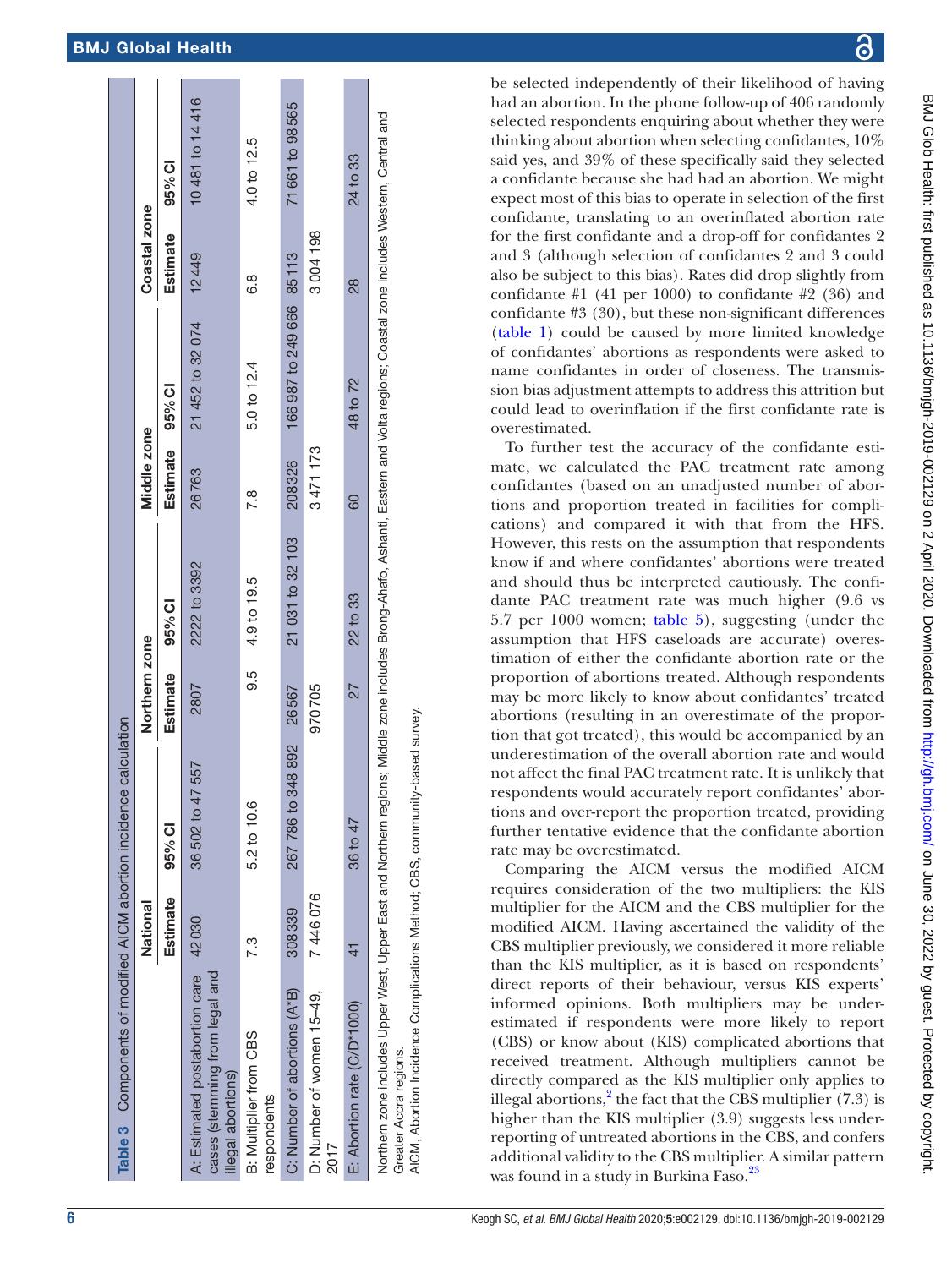## BMJ Global Health

<span id="page-6-0"></span>

| Abortion incidence rates from direct reporting, confidante method, AICM and modified AICM<br>Table 4 |                 |           |                 |           |                    |           |                     |            |
|------------------------------------------------------------------------------------------------------|-----------------|-----------|-----------------|-----------|--------------------|-----------|---------------------|------------|
|                                                                                                      | <b>National</b> |           | Northern zone   |           | <b>Middle zone</b> |           | <b>Coastal zone</b> |            |
|                                                                                                      | <b>Estimate</b> | 95% CI    | <b>Estimate</b> | 95% CI    | <b>Estimate</b>    | 95% CI    | <b>Estimate</b>     | 95% CI     |
| Direct reporting<br>$(aborions+MR^*, 3-)$<br>year annualised)                                        | 30              | 24 to 37  | 10              | 6 to 17   | 29                 | 16 to 53  | 37                  | $21$ to 66 |
| Confidantes (3-year<br>annualised) <sup>+</sup>                                                      | 61              | 56 to 65  | 34              | 26 to 43  | 63                 | 57 to 69  | 71                  | 63 to 79   |
| <b>AICM</b>                                                                                          | 27              | 22 to 32  | 19              | 15 to 22  | 30                 | 21 to 40  | 25                  | 19 to 32   |
| <b>Modified AICM</b>                                                                                 | 41              | 36 to 47  | 27              | 22 to 33  | 60                 | 48 to 72  | 28                  | 24 to 33   |
| Final estimate <sup>±</sup>                                                                          | 44              | <b>NA</b> | 21              | <b>NA</b> | 54                 | <b>NA</b> | 45                  | <b>NA</b>  |

Northern zone includes Upper West, Upper East and Northern regions; Middle zone includes Brong-Ahafo, Ashanti, Eastern and Volta regions; Coastal zone includes Western, Central and Greater Accra regions.

\*MR or action to bring back a late period without necessarily knowing whether one is pregnant.

†Adjusted for missing confidantes and transmission bias.

‡Final estimate is the mean of the estimates from the three most valid approaches: direct reporting, confidante method and modified AICM. Instead of giving 95% CIs (which would risk overstating the certainty of this final estimate), we give lower and upper bounds based on the lowest and highest estimate (these are presented in the text).

AICM, Abortion Incidence Complications Method; MR, menstrual regulation.

Based on available evidence, the approaches that met the basic criteria for validity and reliability in Ghana were the direct reports, the confidante method, and the modified AICM. The data do not allow us to determine which of these rates is the most accurate as we are estimating a hidden behaviour for which there is no gold standard. We therefore provide a range for the true abortion rate, with the lowest and highest estimates from the three approaches (direct, modified AICM and confidante) as the lower and upper bounds. In cases where a final point estimate of abortion incidence in Ghana is needed for policy and programmatic purposes, we suggest using the mean of the estimates from the three approaches, which yields a national abortion incidence rate of 44 per 1000 (range: 30–61). Zonal rates are 24 (range: 10–34) for the

Northern zone, 51 (range: 29–63) for the Middle zone and 45 (range: 28–71) for the Coastal zone.

Based on these final abortion estimates, the estimated national pregnancy rate was 194 pregnancies per 1000 women aged 15–49 years, and the unintended pregnancy rate was 103 per 1000; this varied by zone [\(online supple](https://dx.doi.org/10.1136/bmjgh-2019-002129)[mentary appendix B, table B1](https://dx.doi.org/10.1136/bmjgh-2019-002129)). Of all pregnancies, an estimated 53% were unintended, and 23% ended in induced abortion ([online supplementary appendix B,](https://dx.doi.org/10.1136/bmjgh-2019-002129) [figure B1](https://dx.doi.org/10.1136/bmjgh-2019-002129)).

#### **DISCUSSION**

This study contributes significantly to the field of abortion incidence measurement—and sensitive behaviour

<span id="page-6-1"></span>

| Postabortion care treatment rates calculated from the CBS and HFS<br>Table 5 |                 |                         |             |                 |
|------------------------------------------------------------------------------|-----------------|-------------------------|-------------|-----------------|
|                                                                              | <b>National</b> | <b>Northern</b><br>zone | Middle zone | Coastal<br>zone |
| <b>CBS</b> respondents                                                       |                 |                         |             |                 |
| Proportion of CBS respondents who had abortions in past 3 years              | 0.072           | 0.028                   | 0.069       | 0.090           |
| Proportion of respondents' abortions treated in a facility for complications | 0.136           | 0.106                   | 0.128       | 0.146           |
| Post-abortion care treatment rate* for CBS                                   | 3.3             | 1.0                     | 2.9         | 4.4             |
| CBS confidantes                                                              |                 |                         |             |                 |
| Proportion of confidantes who had abortions in past 3 years                  | 0.120           | 0.070                   | 0.140       | 0.145           |
| Proportion of confidante abortions treated in a facility for complications   | 0.241           | 0.333                   | 0.293       | 0.170           |
| Post-abortion care treatment rate* for confidantes                           | 9.6             | 7.7                     | 13.6        | 8.2             |
| <b>HFS</b>                                                                   |                 |                         |             |                 |
| Post-abortion care treatment rate*                                           | 5.7             | 2.9                     | 7.7         | 4.2             |

Northern zone includes Upper West, Upper East and Northern regions; Middle zone includes Brong-Ahafo, Ashanti, Eastern and Volta regions; Coastal zone includes Western, Central and Greater Accra regions.

\*No of women per 1000 who were treated in a facility for abortion complications.

CBS, community-based survey; HFS, health facilities survey.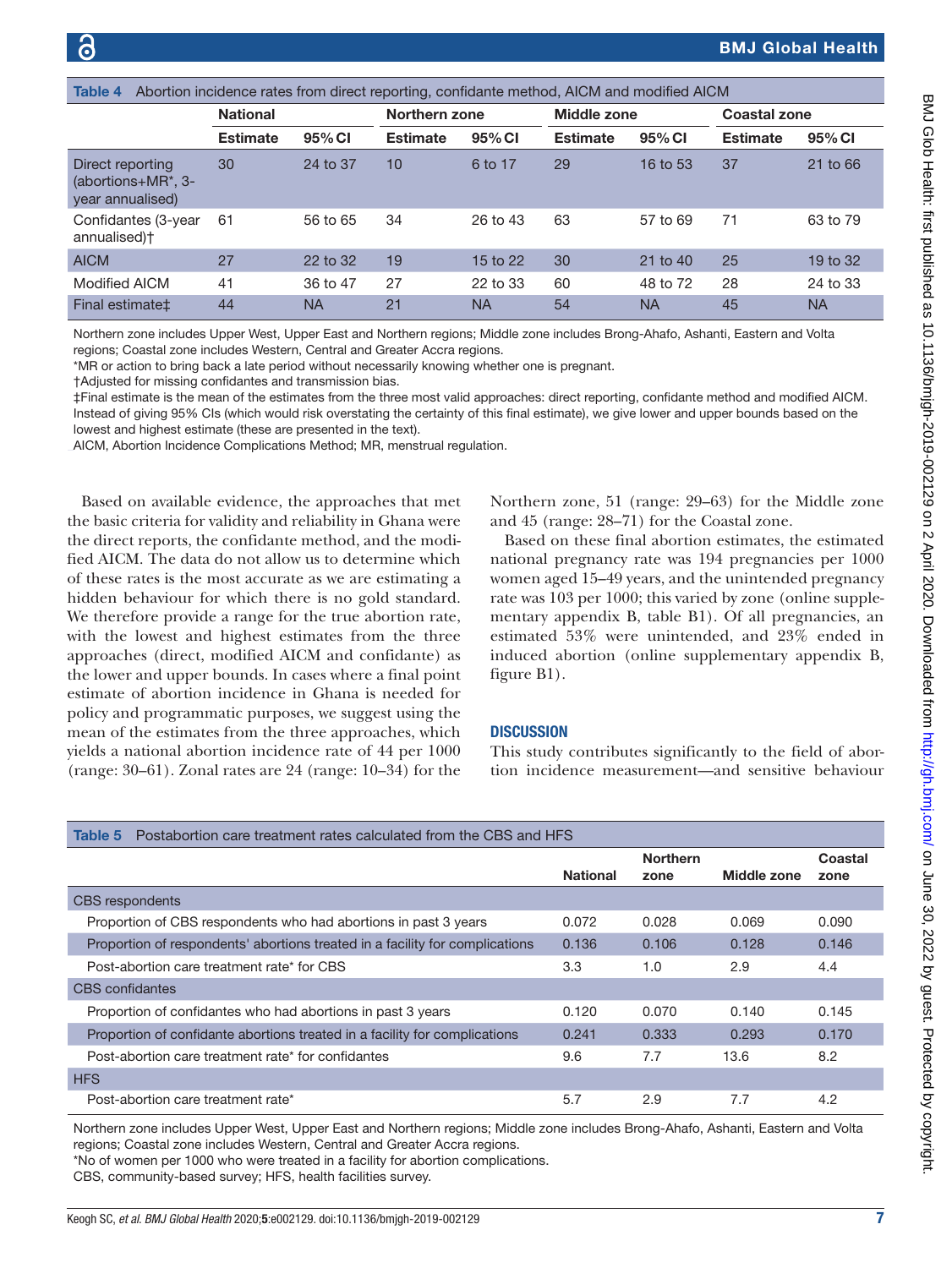measurement more broadly—by providing a rigorous investigation of five methodologies using data collected contemporaneously. Our findings do not reveal one approach that performed best. Furthermore, the performance of the approaches we tested is likely dependent on contextual factors like culture, stigma, abortion legality and literacy, so the approaches may perform differently elsewhere. For example, in countries where women tend to share less intimate information with friends, the confidante method may be inappropriate. $^{23}$  In countries where abortion laws are more restrictive and stigma is higher, direct reporting would likely perform poorly, but the confidante method may perform well if women rely on their social networks to learn about and access care.[19 23](#page-8-11) In countries where women may not share much intimate information but where abortion is broadly legal and less stigmatised, direct reporting may perform better than network-based approaches, as in Rajasthan. $^{24}$  In Ghana, abortion is broadly legal but stigma persists. $26\frac{27}{27}$ Thus, our direct report estimate is likely an underestimate of the true abortion rate, despite being higher than the 2017 GMHS estimate of 13 per 1000 (based on the GMHS finding that 6.7% of women had abortions in the past 5 years, assuming rates remained constant over those 5 years and not accounting for multiple abortions to the same person).<sup>[7](#page-8-18)</sup> Asking respondents about bringing back their period increased reporting and asking about confidantes' abortions earlier in the survey may have helped respondents feel more comfortable disclosing their abortions. This may be a reason to ask about confidantes' abortions in surveys, even if not utilising the method to calculate incidence.

Ensuring that confidantes are selected independently of their probability of abortion may be difficult if abortion is mentioned in the informed consent or a preceding ques-tion. If priming is a concern, the best friend approach<sup>[20](#page-8-12)</sup> may be superior as identifying one's best friend is likely less subject to interviewer influence than identifying women 'with whom one shares confidential information'. The main advantage of the confidante method over the best friend approach is the larger sample of confidantes. In Ghana, only 16% of women had more than one confidante; implementing the best friend approach would have reduced the confidante sample size from 3930 to 3040. Thus, the suitability of each approach depends on the respondent sample size and the size of women's close networks; future studies might conduct formative research to determine women's average number of confidantes prior to survey design.

The failure of the List Experiment in Ghana seems primarily due to poor understanding of the questions or insufficient directions on how to respond as the practice list also yielded an inaccurate estimate. The List Experiment performance is also sensitive to the nature of the other list items, which should meet certain criteria.<sup>[16](#page-8-19)</sup> While we endeavoured to fulfil these criteria, it is possible that small deviations contributed to the inconsistency in rates between lists A and B, although this would not

BMJ Glob Health: first published as 10.1136/bmjgh-2019-002129 on 2 April 2020. Downloaded from http://gh.bmj.com/ on June 30, 2022 by guest. Protected by copyright BMJ Glob Health: first published as 10.1136/bmjgh-2019-002129 on 2 April 2020. Downloaded from <http://gh.bmj.com/> on June 30, 2022 by guest. Protected by copyright.

explain negative rates. The list experiment performed poorly in other low-resource countries<sup>15</sup> and may not be appropriate in settings with low numeracy. The Northern zone (where the negative rate was found) has the lowest female literacy rate in Ghana (35 per 1000 vs 55 nationally). $28$ 

Although the modified AICM multiplier appeared to be valid in this setting, in countries where abortion reporting is lower due to stigma or illegality, or if the sample size is smaller, the number of self-reported abortion complications may be too low to calculate robust multipliers, making this approach inappropriate. In Ghana, the legality of abortion may complicate the implementation of AICM-based approaches, since the HFS PAC count may include some legal abortions reported as PAC due to stigma.

This was the first study to test more than four approaches to measuring abortion incidence in one population. We cross-validated various components of the estimates against each other and proposed several improvements to survey instruments, such as asking about bringing back a period and preceding direct reporting with questions about confidantes. In terms of limitations, the confidante estimates do not take into account multiple abortions to one woman, which may have contributed to the observed decline in rates over time. Moreover, we did not explicitly ask respondents about MR among their confidantes, which further complicates the comparability of the confidante and direct reporting estimates. Although we made adjustments to confidante data to account for biases around knowledge transmission and confidante sample selection, the validity of our final estimates rely on these adjustments being accurate. Limitations of the AICM are discussed elsewhere.<sup>[2](#page-8-1)</sup>

Other factors merit consideration in determining the best use of limited resources to measure abortion incidence. To compare estimates across diverse settings, it may be important to select methodologies that do not rely on extensive sharing of intimate information between friends, or that perform well in low-literacy contexts. Other considerations include the level of anonymity retained by respondents in high stigma contexts, cost relative to the desired precision of estimates, and the potential for collecting contextual information on abortion (which can be of great policy relevance). Ultimately, it might be appropriate to employ more than one methodology to measure abortion incidence. For example, the confidante method might help improve direct reporting, whereas direct reporting is required for the modified AICM and can provide contextual information on abortion, even if not used for incidence estimation. Budget allowing, triangulating findings from different methodologies may yield the most robust estimate of this hidden and difficult to measure behaviour.

#### Author affiliations

<sup>1</sup> Guttmacher Institute, New York, New York, USA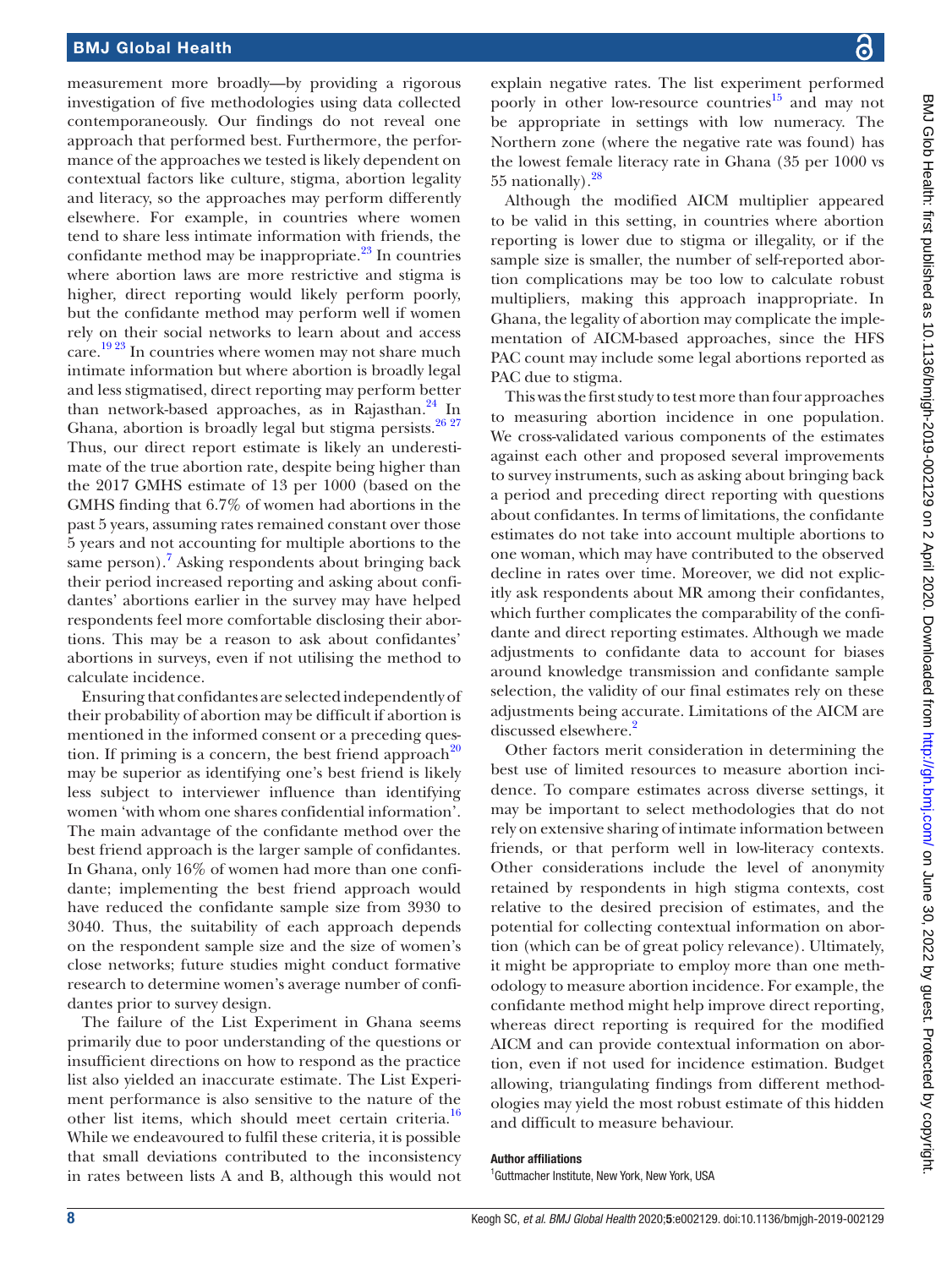## 6

## BMJ Global Health

<sup>2</sup>Department of Population, Family and Reproductive Health, School of Public Health, Kwame Nkrumah University of Science and Technology, Kumasi, Ghana <sup>3</sup>Department of Epidemiology, Johns Hopkins University Bloomberg School of Public Health, Baltimore, Maryland, USA

4 Department of Population, Family and Reproductive Health, Johns Hopkins Bloomberg School of Public Health, Baltimore, Maryland, USA 5 Department of Epidemiology and Biostatistics, Kwame Nkrumah University of Science and Technology, Kumasi, Ashanti, Ghana

Twitter Chelsea B Polis [@cbpolis](https://twitter.com/cbpolis)

Acknowledgements The authors are grateful to our fielding team and all study participants. They are also grateful to Joe Flack for programming our questionnaires in ODK, Philicia Castillo for analytic support on the AICM component, and Marjorie Crowell and Ernest Ekutor for research assistance at various stages of the project. This study was made possible by UK Aid from the UK Government and a grant from the Dutch Ministry of Foreign Affairs.

Contributors Contributions to the AICM component of this study are detailed elsewhere. SCK, EO, CBP, SOB, EKN and RL-R: led the conceptualisation of the project. SCK, EO, DWC, RH, CBP and SOB: participated in developing aspects of the methodological approach used. SCK, DWC, RH and SOB: participated in programming and implementing computer code for the analysis. SCK, DWC and RH: verified the overall reproducibility of research outputs. SCK, DWC and RH: conducted the formal analysis. EO, EKN and RL-R: led the data collection efforts. SCK, EO, DWC, RH, CBP, SOB and EKN: provided resources in terms of study materials, contact with respondents, and computing resources. SCK, DWC, RH, SOB and EKN: performed data curation to manage and clean data. SCK wrote the original draft of the manuscript. SCK, EO, DWC, RH, CBP, SOB, EKN and RL-R: participated in reviewing and editing the draft. SCK, CBP, EO and SOB: had oversight and leadership responsibility for research activity planning and execution, including mentorship external to the core team. SCK, EO, DWC, RH, CBP, SOB and EKN: were responsible for managing and coordinating research activity planning and execution. SCK and CBP: were responsible for acquisition of the funding support for the project, leading to this publication.

Funding UK Aid from the UK Government, and Dutch Ministry of Foreign Affairs.

Disclaimer The views expressed are those of the authors and do not necessarily reflect the positions and policies of the donors.

Competing interests None declared.

Patient and public involvement Patients and/or the public were not involved in the design, or conduct, or reporting, or dissemination plans of this research.

Patient consent for publication Not required.

Provenance and peer review Not commissioned; externally peer reviewed.

Data availability statement Data are available upon request. De-identified versions of the raw Community-Based Survey, Health Facilities Survey and Knowledgeable Informants Survey datasets collected by the authors and used in this analysis are available from the Guttmacher Institute upon reasonable request to researchers who wish to use the data for scholarly analysis. To discuss obtaining copies of these datasets, please contact popcenter@guttmacher.org with the detailed protocol for your proposed study, and information about the funding and resources you have to carry out the study.

Open access This is an open access article distributed in accordance with the Creative Commons Attribution Non Commercial (CC BY-NC 4.0) license, which permits others to distribute, remix, adapt, build upon this work non-commercially, and license their derivative works on different terms, provided the original work is properly cited, appropriate credit is given, any changes made indicated, and the use is non-commercial. See:<http://creativecommons.org/licenses/by-nc/4.0/>.

#### ORCID iD

Chelsea B Polis<http://orcid.org/0000-0002-1031-7074>

#### **REFERENCES**

- <span id="page-8-0"></span>1 Remez L, Singh S, Introduction TA. *In: methodologies for estimating abortion incidence and Abortion-Related morbidity: a review*. New York and Paris: Guttmacher Institute and the International Union for the Scientific Study of Population, 2010.
- <span id="page-8-1"></span>2 Polis CB, Castillo PW, Otupiri E, *et al*. Estimating abortion incidence in Ghana (2017) using the abortion incidence complications methodology. *In preparation* 2019.
- <span id="page-8-2"></span>3 Sedgh G, Keogh SC. Novel approaches to estimating abortion incidence. *[Reprod Health](http://dx.doi.org/10.1186/s12978-019-0702-0)* 2019;16:16–44.
- <span id="page-8-3"></span>4 Ahiadeke C. Incidence of induced abortion in southern Ghana. *[Int](http://dx.doi.org/10.2307/2673822)  [Fam Plan Perspect](http://dx.doi.org/10.2307/2673822)* 2001;27:96–101.
- 5 Adjei G, Enuameh Y, Asante KP, *et al*. Predictors of abortions in rural Ghana: a cross-sectional study. *[BMC Public Health](http://dx.doi.org/10.1186/s12889-015-1572-1)* 2015;15:202.
- 6 Ghana Statistical Service (GSS), Ghana Health Service (GHS), ICF International. *Ghana demographic and health survey 2014*. Accra, Ghana: GSS, GHS, ICF International, 2015. [https://dhsprogram.com/](https://dhsprogram.com/pubs/pdf/fr307/fr307.pdf) [pubs/pdf/fr307/fr307.pdf](https://dhsprogram.com/pubs/pdf/fr307/fr307.pdf)
- <span id="page-8-18"></span>7 Ghana Statistical Service (GSS), Ghana Health Service (GHS), ICF. *Ghana maternal health survey, 2017*. Accra, Ghana: GSS, GHS, ICF, 2018. [https://www.dhsprogram.com/pubs/pdf/FR340/FR340.](https://www.dhsprogram.com/pubs/pdf/FR340/FR340.pdf) ndf
- <span id="page-8-4"></span>8 Rossier C. Estimating induced abortion rates: a review. *[Stud Fam](http://dx.doi.org/10.1111/j.1728-4465.2003.00087.x)  [Plann](http://dx.doi.org/10.1111/j.1728-4465.2003.00087.x)* 2003;34:87–102.
- <span id="page-8-5"></span>9 Lara D, Strickler J, Olavarrieta CD, *et al*. Measuring induced abortion in Mexico: a comparison of four methodologies. *Sociological Methods & Research* 2004;32:529–58.
- 10 Juarez F, Cabigon J, Singh S. The Sealed Envelope Method of Estimating Induced Abortion: How Much of an Improvement? In: Singh S, Remez L, Tartaglione A, eds. *Methodologies for estimating abortion incidence and Abortion-Related morbidity: a review*. New York and Paris: Guttmacher Institute and International Union for the Scientific Study of Population, 2010: 107–24.
- <span id="page-8-13"></span>11 Singh S, Remez L, Tartaglione A. *Methodologies for estimating abortion incidence and Abortion-Related morbidity: a review*. New York and Paris: Guttmacher Institute and International Union for the Scientific Study of Population, 2010. [http://www.guttmacher.org/](http://www.guttmacher.org/pubs/compilations/IUSSP/abortion-methodologies.pdf) [pubs/compilations/IUSSP/abortion-methodologies.pdf](http://www.guttmacher.org/pubs/compilations/IUSSP/abortion-methodologies.pdf)
- <span id="page-8-6"></span>12 Singh S, Juarez F, Prada E, *et al*. Estimating abortion incidence: assessment of a widely used indirect method. *[Popul Res Policy Rev](http://dx.doi.org/10.1007/s11113-019-09517-2)* 2019;38:429–58.
- <span id="page-8-7"></span>13 Singh S, Prada E, Juarez F. The Abortion Incidence Complications Method: A Quantitative Technique. In: Singh S, Remez L, Tartaglione A, eds. *Methodologies for estimating abortion incidence and Abortion-Related morbidity: a review*. New York and Paris: Guttmacher Institute and International Union for the Scientific Study of Population, 2010: 71–98.
- <span id="page-8-8"></span>14 Moseson H, Massaquoi M, Dehlendorf C, *et al*. Reducing underreporting of stigmatized health events using the list experiment: results from a randomized, population-based study of abortion in Liberia. *[Int J Epidemiol](http://dx.doi.org/10.1093/ije/dyv174)* 2015;44:1951–8.
- <span id="page-8-9"></span>15 Bell SO, Bishai D. Can a list experiment improve validity of abortion measurement? *[Stud Fam Plann](http://dx.doi.org/10.1111/sifp.12082)* 2019;50:43–61.
- <span id="page-8-19"></span>16 Glynn AN. What can we learn with statistical truth serum? design and analysis of the list experiment. *Public Opin Q* 2013;77:159–72.
- <span id="page-8-10"></span>17 Moseson H, Treleaven E, Gerdts C, *et al*. The list experiment for measuring abortion: what we know and what we need. *[Stud Fam](http://dx.doi.org/10.1111/sifp.12042)  [Plann](http://dx.doi.org/10.1111/sifp.12042)* 2017;48:397–405.
- 18 Ghofrani M, Asghari F, Kashanian M, *et al*. Prevalence of induced abortion in Iran: a comparison of two indirect estimation techniques. *[Int Perspect Sex Reprod Health](http://dx.doi.org/10.1363/44e6218)* 2018;44:73–9.
- <span id="page-8-11"></span>19 Rossier C. Measuring Abortion with the Anonymous Third Party Reporting Method. In: Singh S, Remez L, Tartaglione A, eds. *Methodologies for estimating abortion incidence and Abortion-Related morbidity: a review*. New York and Paris: Guttmacher Institute and International Union for the Scientific Study of Population, 2010.
- <span id="page-8-12"></span>Yeatman S, Trinitapoli J. Best-friend reports: a tool for measuring the prevalence of sensitive behaviors. *[Am J Public Health](http://dx.doi.org/10.2105/AJPH.2011.300194)* 2011;101:1666–7.
- 21 Rastegari A, Baneshi MR, Haji-Maghsoudi S, *et al*. Estimating the annual incidence of abortions in Iran applying a network scale-up approach. *[Iran Red Crescent Med J](http://dx.doi.org/10.5812/ircmj.15765)* 2014;16:e15765.
- 22 Sully E, Giorgio M. *Estimating abortion incidence using the network scale-up method*. Kenya: Watamu, 2018.
- <span id="page-8-15"></span>23 Sedgh G, Rossier C, Kaboré I, *et al*. Estimating abortion incidence in Burkina Faso using two methodologies. *[Stud Fam Plann](http://dx.doi.org/10.1111/j.1728-4465.2011.00275.x)* 2011;42:147–54.
- <span id="page-8-16"></span>24 Elul B. *Anonymous third-party reporting of induced abortion: an experiment in Rajasthan, India*. Boston, MA, 2004.
- <span id="page-8-14"></span>25 Cumming G, Finch S. Inference by eye: confidence intervals and how to read pictures of data. *[Am Psychol](http://dx.doi.org/10.1037/0003-066X.60.2.170)* 2005;60:170–80.
- <span id="page-8-17"></span>26 Aniteye P, O'Brien B, Mayhew SH. Stigmatized by association: challenges for abortion service providers in Ghana. *[BMC Health Serv](http://dx.doi.org/10.1186/s12913-016-1733-7)  [Res](http://dx.doi.org/10.1186/s12913-016-1733-7)* 2016;16:486.
- 27 Shellenberg KM, Hessini L, Levandowski BA. Developing a scale to measure stigmatizing attitudes and beliefs about women who have abortions: results from Ghana and Zambia. *[Women Health](http://dx.doi.org/10.1080/03630242.2014.919982)* 2014;54:599–616.